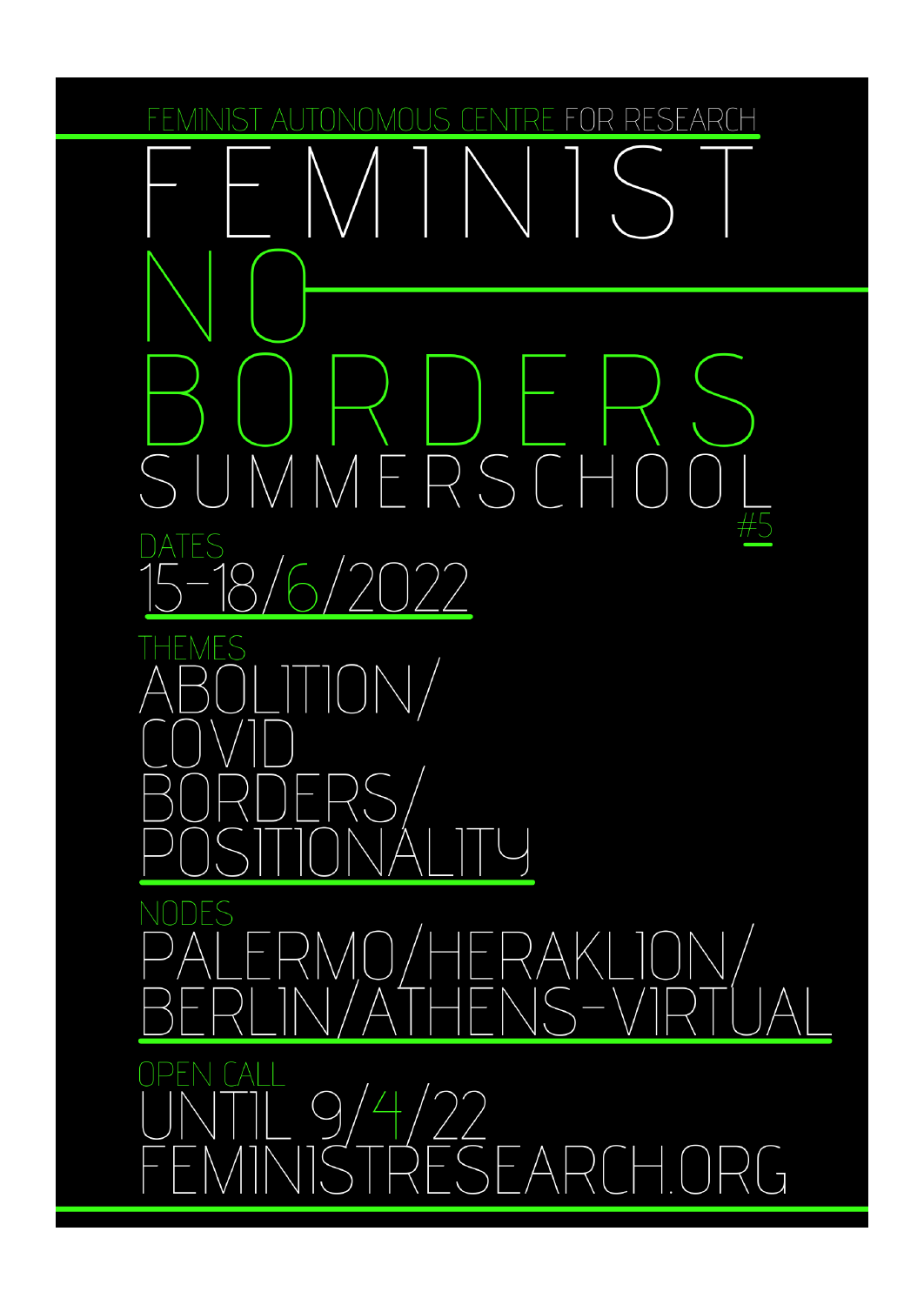# Fifth Annual Feminist No Borders Summer School 15–18 June 2022

Palermo/Heraklion/Berlin/Virtual

Deadline for expression of interest: 9 April 2022

Themes Abolition COVID borders/bordering through COVID Positionality in research and activism

The annual feminist no borders summer school provides a space of encounter, mutual learning, and inspiration for researchers, activists, artists, and members of community organisations to exchange experiences, strategies, and struggles across and against borders. We seek to displace the hegemony of academia as the primary location from which knowledge is produced and distributed. It's an antiracist, abolitionist feminist space that seeks to challenge the division between knowledge and practice and to intervene in the dominant ways in which borders are reproduced in academia, media, and humanitarianism. In the summer school, we practise alternative ways of learning, listening, and speaking to each other, prefiguring political communities through which we'd like to struggle.

This year, the summer school will take place over four days in three physical locations: Palermo, Heraklion, and Berlin. There will also be a virtual node to facilitate the participation of those who are prevented from travelling due to the border regime (as well as other barriers). Each day, we will meet both within each node as well as hybridly, to enable conversations and exchange across these locations, and to connect our struggles in different localities.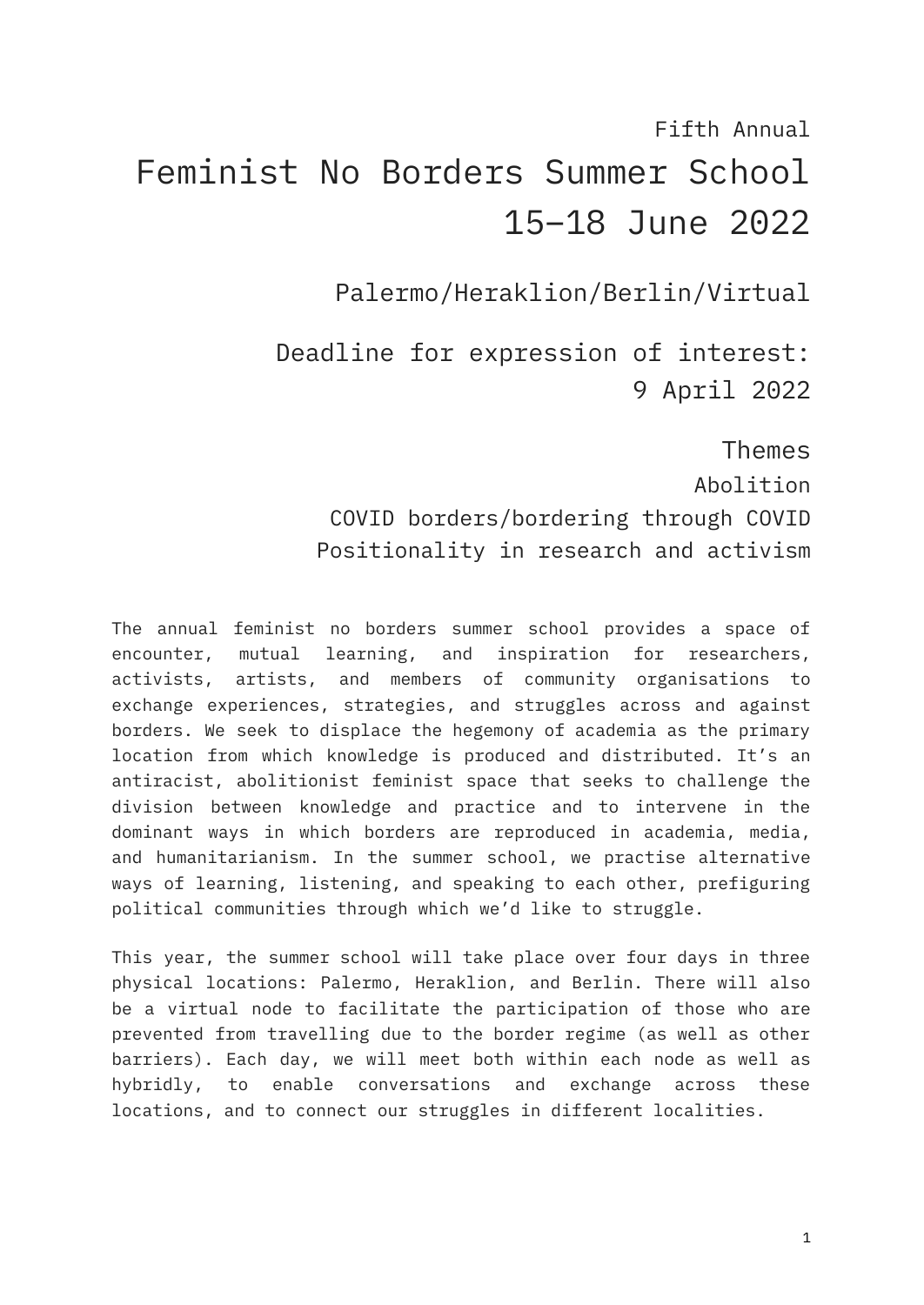**Wednesday 15 June** 7–8:30 pm: Opening Assembly (hybrid)

#### **Thursday 16 June: Abolition**

11-2 pm: Morning Session (in each local/virtual node) 5-7 pm: Roundtable (hybrid)

On the first day of the summer school, we focus on the relationship between prison abolition and border abolition from a feminist perspective. Whilst the US debates on prison abolition critically link the continuum between colonial violence, slavery, prisons, and bordering, in European contexts there seem to be a need to discuss these entanglements further. The criminalisation and imprisonment of people who defy borders, either by crossing them or by supporting border crossers, has become a key bordering technique. The law and the so-called 'criminal justice system' have historically been key sites of racist and patriarchal oppression, and, as such, key sites of struggle. In the context of no-border struggles, however, appeals to the law, to the discourse of human rights, as well as to the *illegality* of state practices seem to go unquestioned.

The questions that arise, then, are:

- To what extent can we demand states and other authorities to "protect people", to "respect rights" and to 'respect the law', when state formations are founded on violence and oppression?
- Is the abolition of the state and of other forms of oppression a precondition for the abolition of borders and prisons?
- Can we reconcile the legal system, on the one hand, with a practice and vision oriented towards border abolition, on the other?
- Is it possible to use the law, the discourse of rights and appeals to illegality of state practices as a tactical element rather than an end-goal in our struggles?
- Is the use of the law a necessary and relevant tool when its formation, construction and application are intrinsic to State's institutions? Could other sets of "principles" or "rights" be more relevant?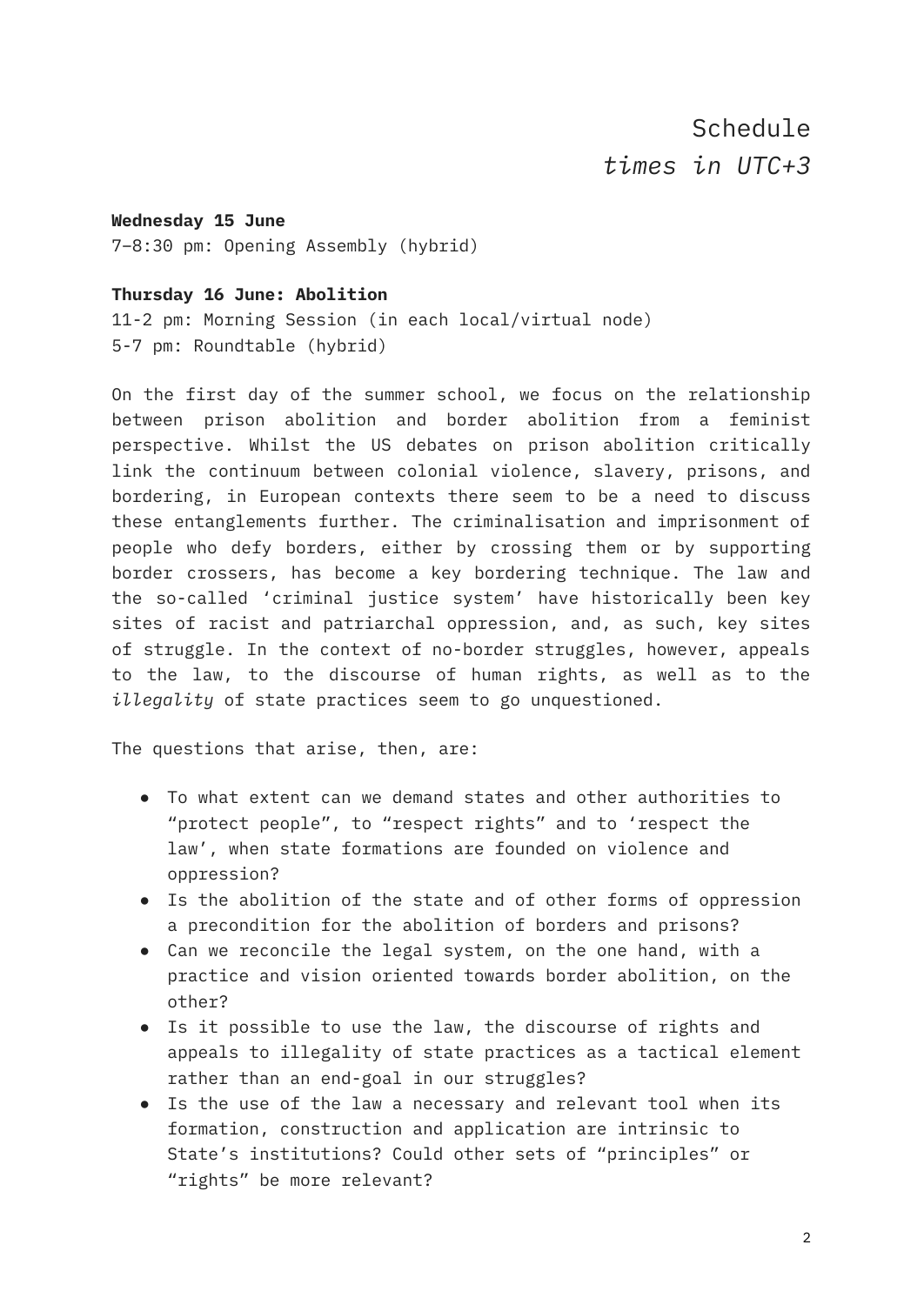- How to think about accountability when it comes to state and corporate violence, from an abolitionist perspective?
- How do we put into practice a feminist abolitionist analysis of the continuum of violence of colonialism, prisons, and borders, and how do we navigate inevitable contradictions?

#### **Friday 17 June: COVID borders/bordering through COVID**

11-2 pm: Morning Session (in each local/virtual node) 5-7 pm: Roundtable (hybrid)

On Day 2, we focus on how the management of the pandemic crisis has become a pretext for rebordering projects and installing harsher divisions amongst the global population. From the various locations in which we are based, we have witnessed the pretextual use of the pandemic to ramp up the prisonification process: for instance, on the islands and the mainland in Greece, the government continually applies discriminatory regulations confining people forced to live in camps to a perpetual lockdown, while intensifying racial profiling and criminalisation of people racialised as migrants by police in urban centres on the pretext of pandemic controls; Fin Italy, for racialized populations crossing borders, quarantine has been conflated with detention, as in the "quarantine ships." The use of detention under the guise of quarantine becomes a practice through which to obstruct people from accessing the asylum services and applying for asylum. This amounts to denying them the right to asylum and, further, exposing them to violent deportations in the form of push-backs. All of the above point to the ways in which, through the naturalisation of race, pandemic management operates as migration management, which has led to construction of new borders and the intensification of already existing ones. A global regime of vaccine apartheid has reinforced the violent border regime and the forms of inequality, exploitation, and marginalisation it reproduces.

We will reflect on the following questions:

● What are the new borders that have been installed on the pretext of pandemic controls and how can activists mobilise against them in times of social isolation, distancing, and segregation?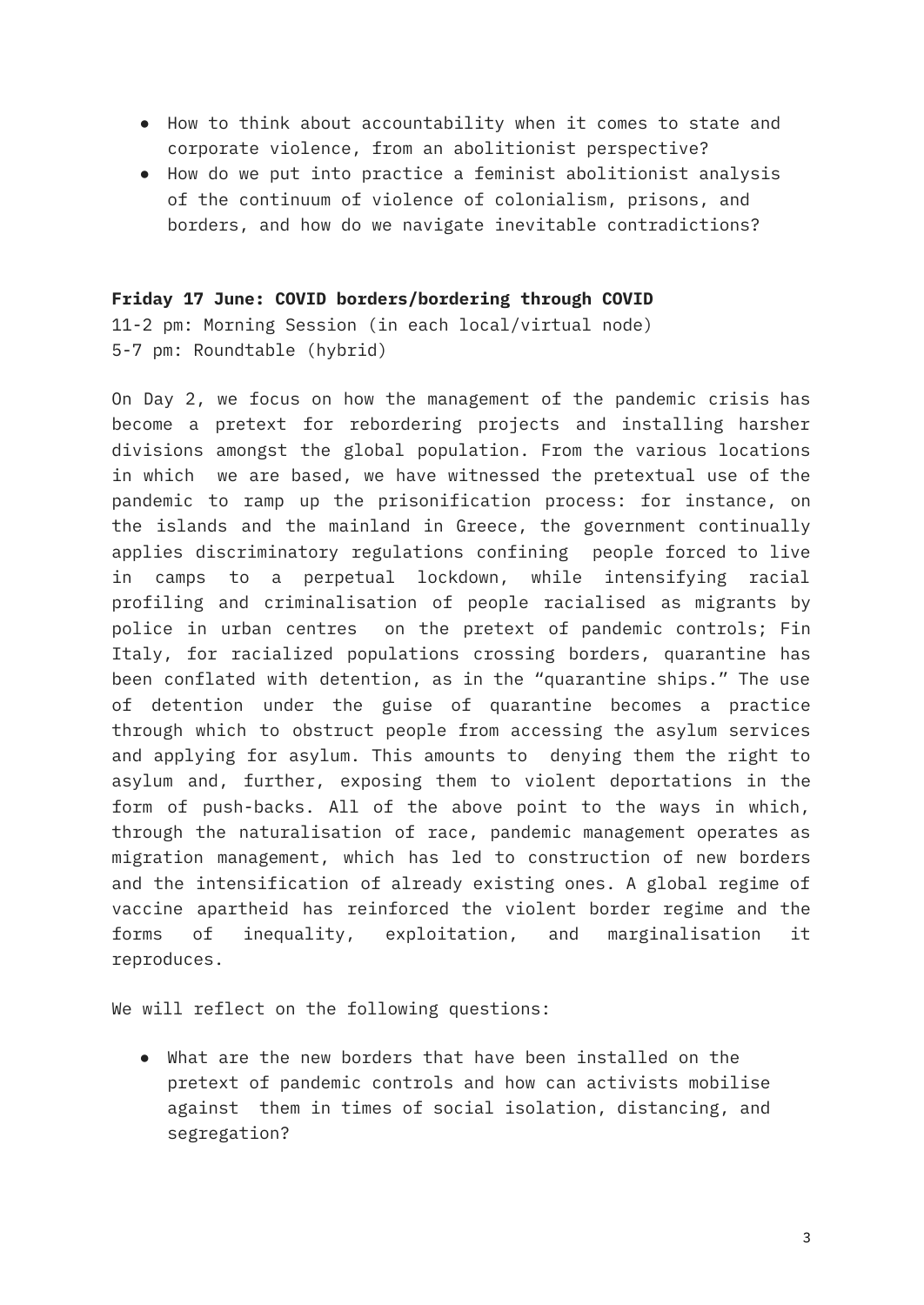- How can we struggle for the right to asylum and international protection without reproducing notions of deservingness and falling into paternalistic conceptualisations of vulnerability?
- How have claims to protection become an excuse to enact violence during the pandemic?
- How can we engage in a feminist critique of bordering that reveals how border violence draws upon scripts of gendered violence and thereby make links between border abuse and domestic abuse?
- How can we resist the prisonification projects, while at the same time challenging fascist opposition to such projects?
- How may we generate feminist resistances to bordering and control of mobility through the pandemic that starts from the location of our bodies?

#### **Saturday 18 June: Positionality in research and activism**

11-2 pm: Morning Session (in each local/virtual node) 5-7 pm: Roundtable (hybrid) 7:30-8:30 pm: Closing Assembly (hybrid)

On Day 3, we focus on the intersection of research with activism. We look more specifically at the ethical challenges of doing research within and with activist groups interrogating the positionality(ies) of the researcher. We offer constructive reflections on the intentionality of activist research by asking the very basic question: when does research become extractivist? There are plenty of examples where research has gone wrong when it comes to activism. Cases of broken ties with activist communities due to breach of trust, lack of transparency, knowledge expropriation and co-optation have been documented in research with migrants and/or Indigenous environmental activists in recent years. Along these lines, experiences of gendered violence and sexual harassment in research processes have been heard multiple times. These are issues that put in jeopardy research itself where also fundamental questions of voice, ownership and authorship need to be fully addressed. On the one hand, we need to reconsider the multiple hierarchies within academic research that may not be in line with political values of horizontality, autonomy, and self-determination in no borders activism. On the other hand, we need to acknowledge the various examples of researchers who apply refusal as a methodological tactic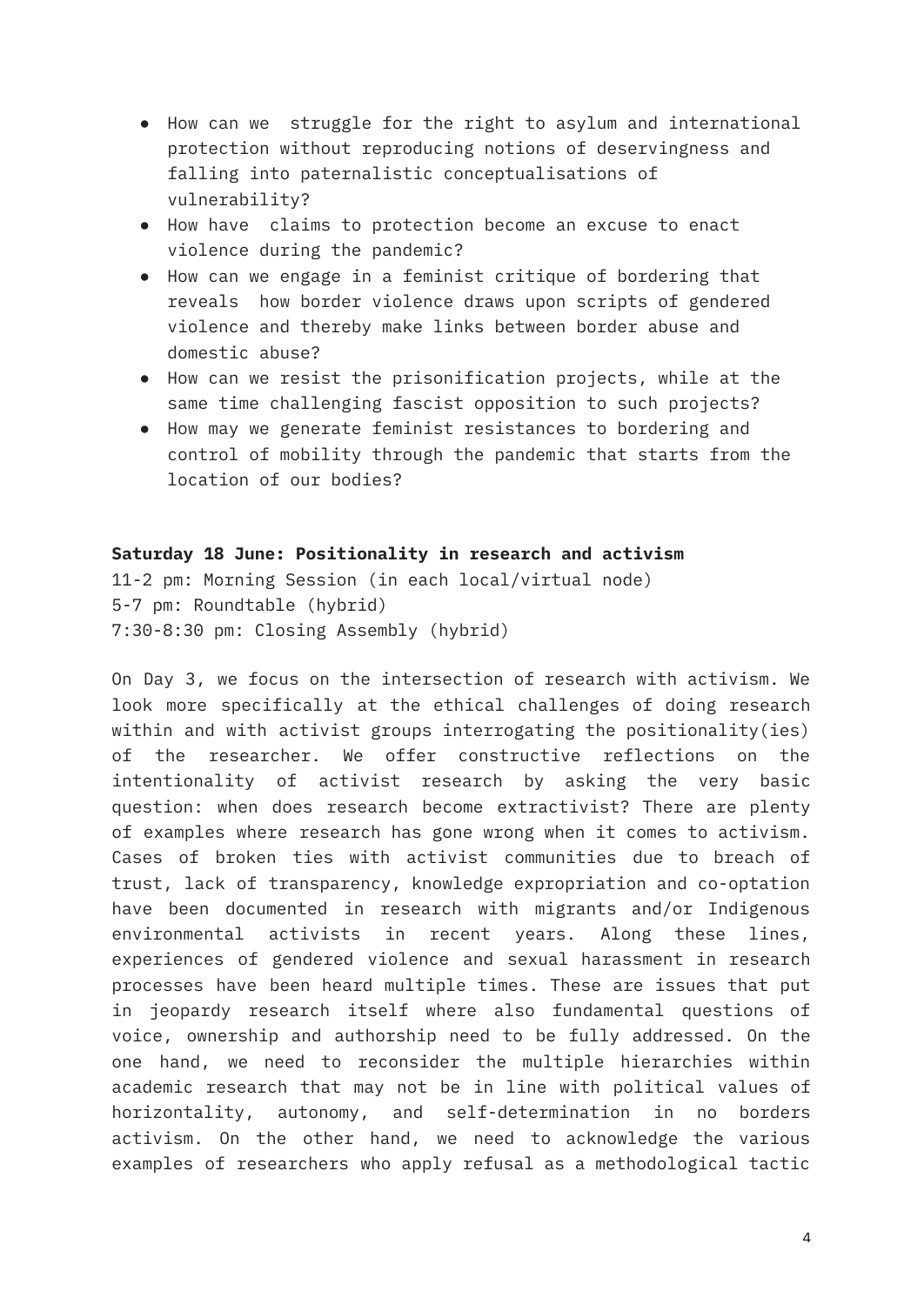to protect communities as well as an ethical commitment to decolonise research. Lastly, we will also reflect on the geopolitical positionality of research driven by funding bodies and academic institutions of the Global North towards minoritised communities and individuals.

The questions on which we will focus include:

- Can we, indeed, claim the existence of activist research? What are the challenges to overcome the boundaries between "research" and "activism"?
- How, as researchers, can we ethically engage in activist spaces and/or movements and avoid co-optation and knowledge extractivism?
- What are the methodological tools through which we can conduct a horizontal, inclusive and decolonial research that aligns with the activist values of participating communities?
- What are the challenges for addressing pluriversality in research with all voices being equally (re)presented? How do we overcome issues of authorship within collaborative processes of research?
- What should be the mechanisms to call out gendered violence and sexual harassment in research processes? How do we form a complaint?
- How can we challenge the knowledge factories, i.e. academic institutions and funding bodies of the Global North, to decolonise their approach to research outputs (eg. "production" of papers, research excellence frameworks, divisions between researchers and "researched")?

Format

There will be four nodes, with virtual connections between them:

- Palermo, Sicily, Italy (capped at 20 participants)
- Heraklion, Crete, Greece (capped at 20 participants)
- Berlin, Germany (capped at 20 participants)
- Virtual node (capped at 20 participants), which will be run from FAC research in Athens. *The virtual node is meant to accommodate people who cannot travel to the physical locations due to bordering and visa*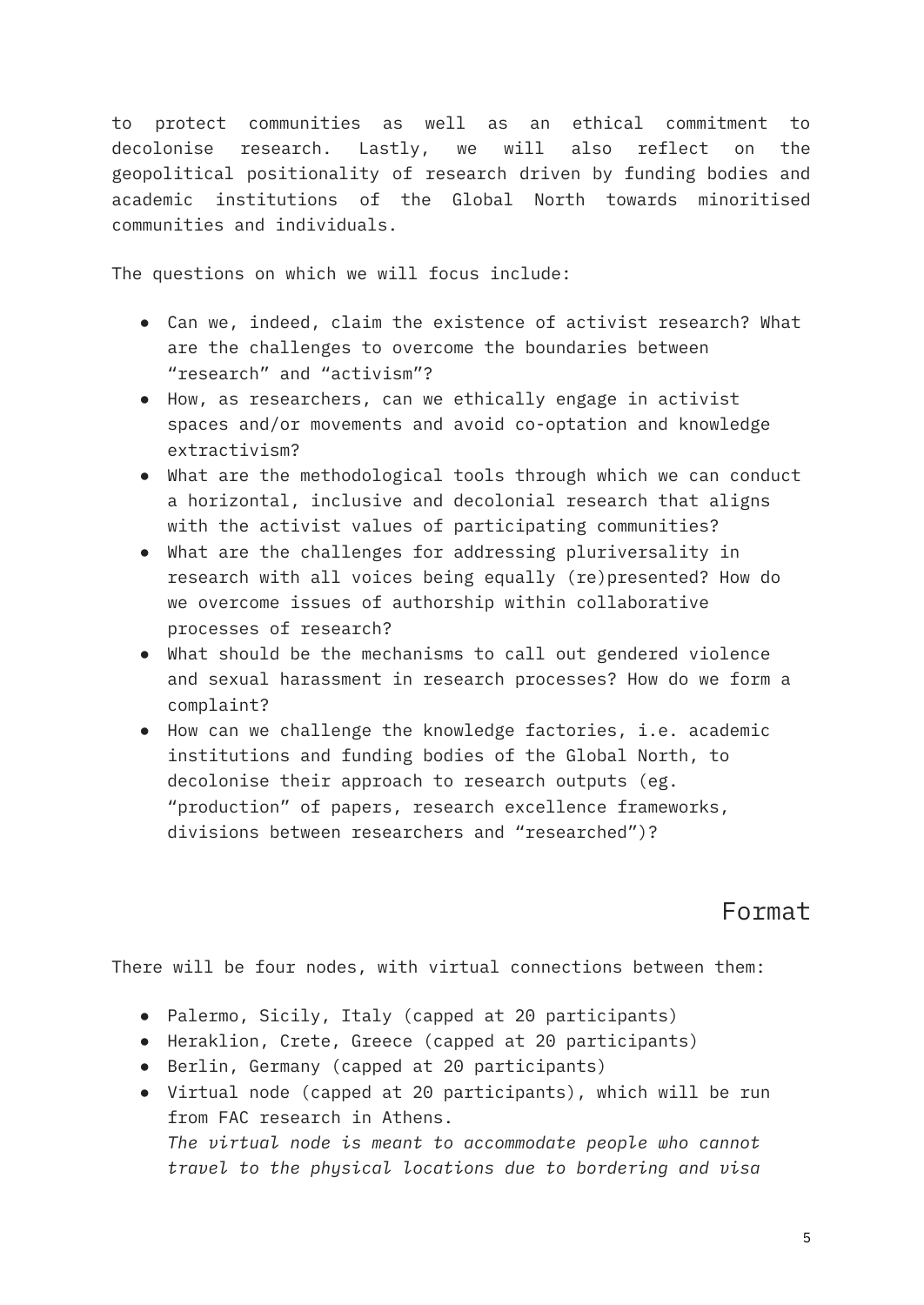*regimes, as well as other barriers to mobility and meeting in person.*

All the morning sessions will take place in person in the 3 local nodes (physical locations) and online in the virtual node. The afternoon sessions require online participation from all groups. The opening assembly is a space for every participant to introduce themselves; and the closing assembly is to think together about next steps and interventions.

#### **Visas**

If you need support with a visa application, we can provide an invitation letter.

#### **Covid-19 Policy**

Each local node will make sure that in-presence activities are organised in order to keep people safe from Covid-19, according to the needs and regulations of the time and place where the meetings will take place, as well as according to participants' accessibility needs.

#### **Fees**

The organisation of the Feminist No Borders Summer School is a work of love and all organisers and invited participants volunteer their time. This is how there are no tuition fees to attend this summer school. What we kindly ask all participants is to:

(1) become [members](https://feministresearch.org/join) of FAC, this will allow us to keep the physical space of the Feminist Autonomous Centre for research in Athens open at a time where the battle over public and community space has, once again, become strategically important in the city centre, and

(2) make a solidarity contribution, which will be distributed to the community organisations involved in the summer school, in order to support their actions in the struggle against borders.

For each, there is a sliding scale from €0 to €200, according to your capacity. If you have an institutional affiliation and have